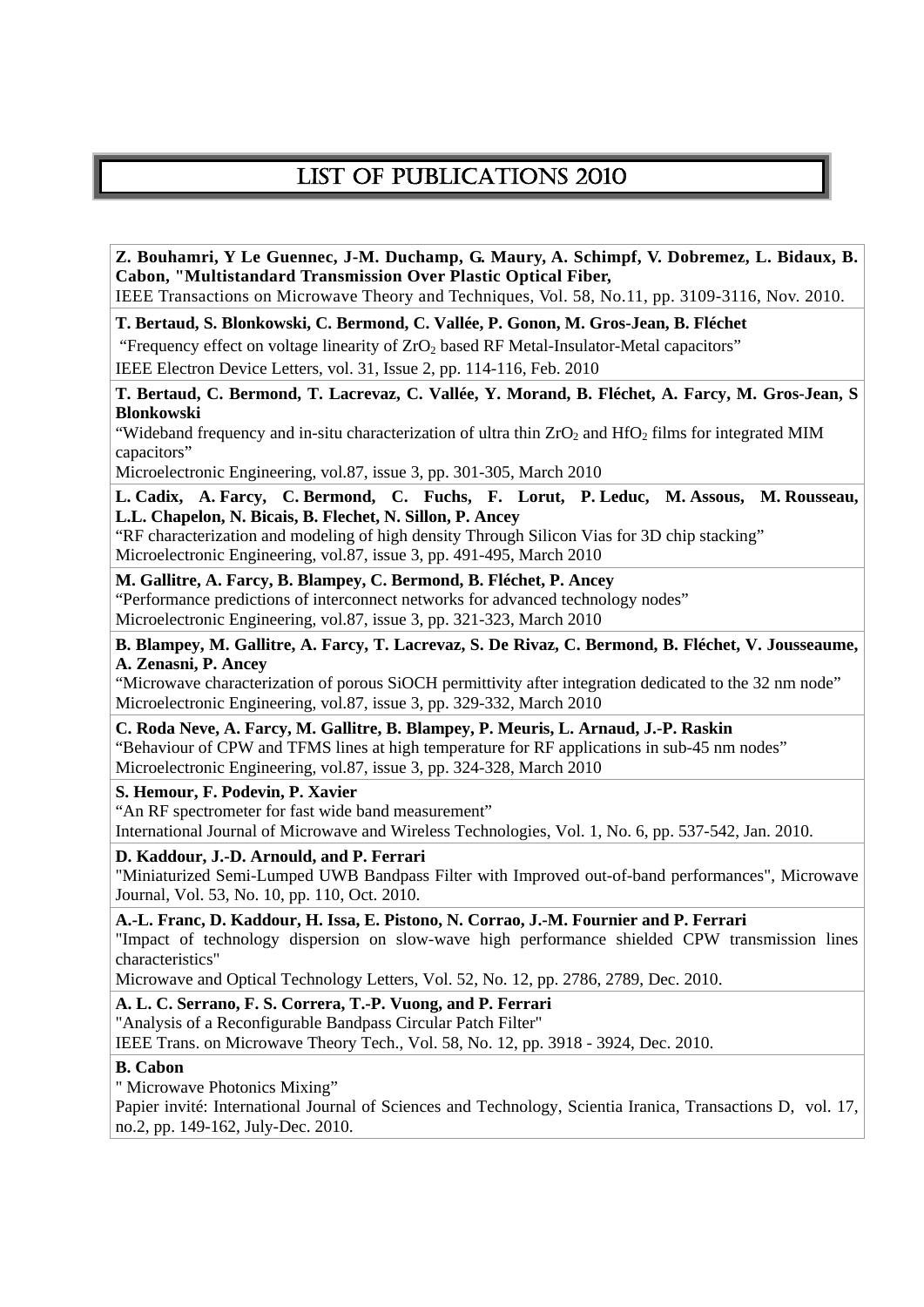# **Pouzin, T.P. Vuong, S. Tedjini, M. Pouyet, J. Perdereau,**

"Bench test for measurement of differential RCS of UHF RFID tags", Electronics Letters, Vol. 46, No. 8, pp. 590-591, Apr. 2010.

# **T. Quémerais, L. Moquillon, J.M. Fournier, P. Benech**

"65 nm, 45 nm and 32 nm Aluminium and Copper Transmission Line Model at Millimeter Wave Frequencies". IEEE Transaction on Microwave Theory and Techniques, vol. 58, no. 9, pp. 2426-2433, Sept. 2010.

# **T. Quémerais, L. Moquillon, V. Huard, J.M. Fournier, P. Benech, N. Corrao, X. Mescot**

"Hot Carrier Stress Effect on a CMOS 65 nm 60 GHz One Stage Power Amplifier"

IEEE Electron Device Letters vol. 31, no. 9, pp. 927-929, Sept. 2010.

# **F. Belmas, J.M. Fournier, F. Hameau**

"A New Method for Performance Control of a Differential Active Inductor for Low Power 2.4GHz applications"

IEEE International Conference on IC Design and Technology, 2 juin 2010, Grenoble

# **Z. Bouhamri, P. Lombard, Y. Le Guennec, J.M. Duchamp, G. Maury et B. Cabon**

 "Quasi Static Approach to Optimise RF Modulation of Vertical-Cavity Surface-Emitting Lasers" IEEE International Topical Meeting on Microwave Photonics, 5-9 oct. 2010, Montreal, Canada.

# **W. Sahyoun, J.-M. Duchamp, P. Benech**

 "Coupled Resonator Filters: wide-band modeling, frequency versus pseudo-time characterizations" Fourth International Conference on Micro- Nanoelectronics, Nanotechnologies and MEMs, 12-15 Dec. 2010, Athens, Greece.

# **W. Sahyoun, P. Benech, J.-M. Duchamp, "An improved wide-band model of CRF Filters using two different approaches"**

Asia-Pacific Microwave Conference 2010, 7-10 Dec. 2010, Yokohama, Japan.

# **W. Sahyoun, P. Benech, J.-M. Duchamp, "Pseudo-time domain filter characterization using EVM parameter,**

European Microwave Conference 2010, 28-30 Sept. 2010, Paris, France.

## **Z. Bouhamri, Y. Le Guennec, J-Marc Duchamp, G. Maury, B. Cabon**,

 "Quasi-static approach to optimize RF modulation of vertical-cavity surface-emitting lasers", IEEE Microwave Photonics 2010, 5-8 Oct. 2010, Montreal, Canada.

# **W. Sahyoun, P. Benech, J.-M. Duchamp,**

 "Wide-band modelling of Coupled Resonator Filters with measurement restrictions" 11th International Symposium on RF MEMS and RF Microsystems,28-30 June. 2010, Otranto, Italy.

**E. Eid, T. Lacrevaz, C. Bermond, S. de Rivaz, S. Capraro, J. Roullard, L. Cadix, B. Fléchet, A. Farcy, P. Ancey, F. Calmon, O. Valorge, P. Leduc,** 

"Characterization and Modelling of Substrate Coupling Effects in 3D Integrated Circuit Stacking", Materials for Advanced Metallization, March 7-10, 2010, Mechelen, Belgium

**J. Roullard, S. Capraro, E. Eid, L. Cadix, C. Bermond, T. Lacrevaz, A. Farcy, B. Flechet**  "Quality Factor and Frequency Bandwidth of 2D Self Inductors in 3D Integration Stack" Materials for Advanced Metallization, March 7-10, 2010, Mechelen, Belgium

**T. Bertaud, E. Defay, C. Bermond, T. Lacrevaz, J. Abergel, B. Salem, C. Vallée, B. Flechet**  "Wideband frequency and in-situ characterization of Aluminum Nitride (AlN) in a Metal/Insulator/Metal (MIM) configuration"

Materials for Advanced Metallization, March 7-10, 2010, Mechelen, Belgium

**E. Eid, T. Lacrevaz, C. Bermond, S. De Rivaz, S. Capraro, J. Roullard, L. Cadix, B. Fléchet, A. Farcy, P. Ancey, F. Calmon, O. Valorge, P. Leduc,** 

"Characterization and Modeling of RF Substrate Coupling Effects due to Vertical Interconnects in 3D Integrated Circuit Stacking "

IEEE Signal Propagation on Interconnects, May 9-12, 2010, Hidelsheim, Germany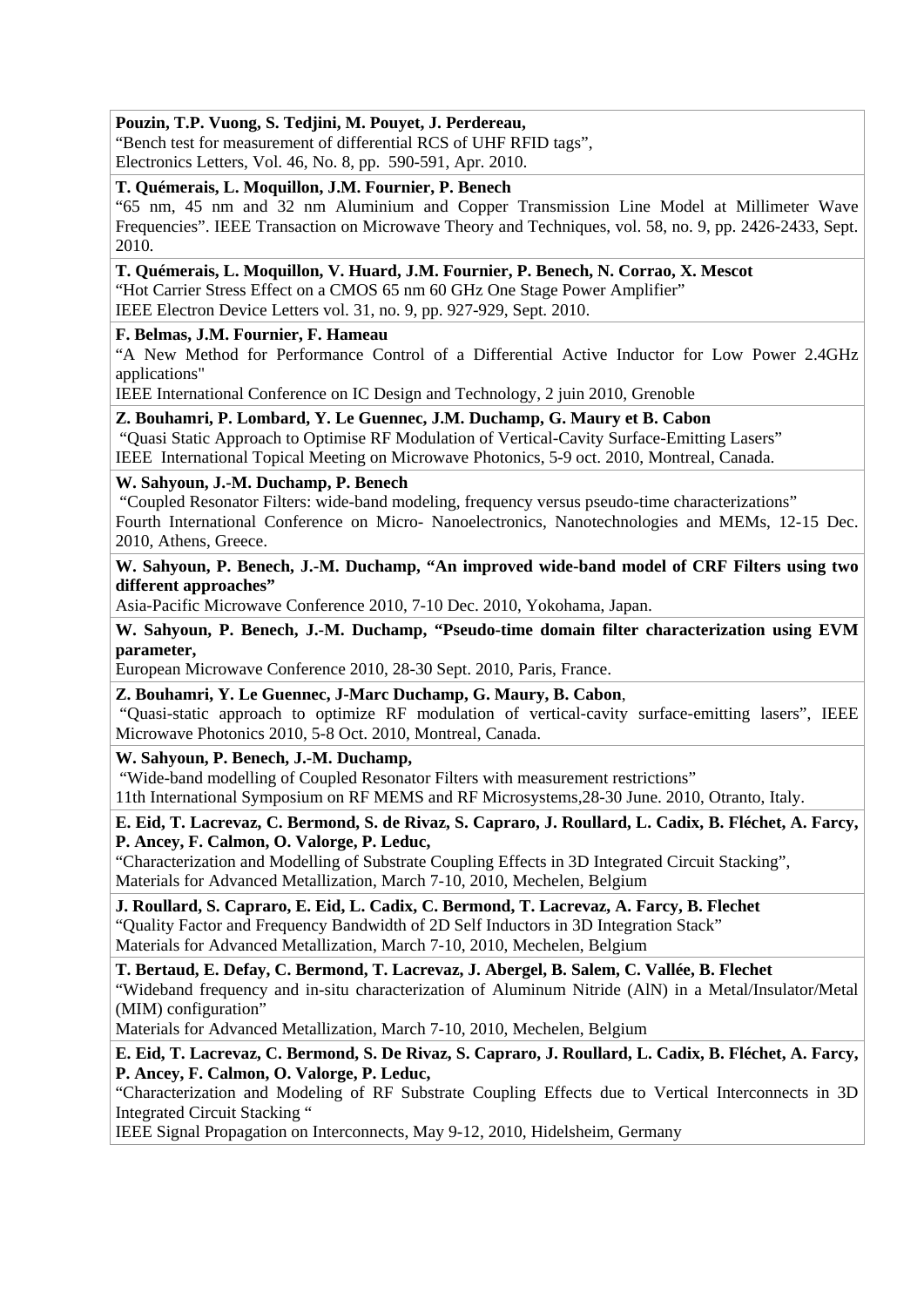# **J. Roullard, S. Capraro, T. Lacrevaz, L. Cadix, E. Eid, A. Farcy, B. Flechet**

"HF Performance Characterization and Prediction of 2D Redistribution Layer Interconnects in a 3D-Integrated Circuit Stack"

IEEE Signal Propagation on Interconnects, May 9-12, 2010, Hidelsheim, Germany

## **S. de Rivaz, A. Farcy, D. Deschacht, T. Lacrevaz, B. Flechet**

"Benefit on Interconnect Performance of a Relaxed Wire Density in a 45 nm Node of the Back End of Line" IIEEE Signal Propagation on Interconnects, May 9-12, 2010, Hidelsheim, Germany

#### **L. Cadix, M. Rousseau, C. Fuchs, P. Leduc, A. Thuaire, R. El Farhane, H. Chaabouni, R. Anciant, J.- L. Huguenin, P. Coudrain, A. Farcy, C. Bermond, N. Sillon, B. Fléchet, P. Ancey**

« Integration and frequency dependent electrical modeling of Through Silicon Vias (TSV) for high density 3DICs"

IEEE International Interconnect Technology Conference, June 7-9, 2010, San Francisco, USA

# **L. Cadix, C. Fuchs, M. Rousseau, P. Leduc, H. Chaabouni, A. Thuaire, M. Brocard, A. Valentian, A. Farcy, C. Bermond, N. Sillon, P. Ancey, B. Fléchet,**

« Integration and frequency dependent parametric modeling of Through Silicon Via involved in high density 3D chip stacking",

IEEE Electrochemical Society Meeting, Oct. 10-15, 2010, Las Vegas, USA Invited paper

# **L.Fourneaud, T.Lacrevaz, J. Charbonnier, A. Farcy, B. Fléchet**

"Innovative HF Extraction Procedure of the Characteristic Impedance for Embedded Planar Transmission Line on High Conductive Si Substrate"

IEEE Asia Pacifica Microwave Conference, Dec. 7-10, 2010, Yokohama, Japan

# **D. Deschacht, S. de Rivaz, A. Farcy, T. Lacrevaz, B. Flechet,**

"Keep on shrinking interconnect size: is it still the best solution ?" IEEE Int. Electronics Manufacturing Technology Conf., Nov-Dec 30-2, 2010, Melaka, Malaysia

#### **E. Eid, T. Lacrevaz, C. Bermond, S. Capraro, J. Roullard, B. Fléchet**

L. Cadix, A. Farcy, P. Ancey, F. Calmon, O. Valorge, P. Leduc,

"Frequency and Time Domain Characterization of Substrate Coupling Effects in 3D Integration Stack", IEEE Int. Electronics Manufacturing Technology Conf., Nov-Dec 30-2, 2010, Melaka, Malaysia Best Student Paper Prize

## **S. de Rivaz, A. Farcy, D. Deschacht, T. Lacrevaz, B. Flechet**

Effective Interconnect Networks Design in CMOS 45 nm Circuits to Joint Reductions of XT and Delay for Transmission of Very High Speed Signals

IEEE Electrical Design of Advanced Packaging & Systems Symposium, Dec. 7-9, 2010, Singapore

# **H. Chaabouni, M. Rousseau, P. Leduc, A. Farcy, R. El Farhane, A. Thuaire, G. Haury, A. Valentian, G. Billiot, M. Assous, F. De Crecy, J. Cluzel, A. Toffoli, D. Bouchu, L. Cadix, T. Lacrevaz, P. Ancey, N. Sillon, B. Flechet,**

« Investigation on TSV impact on 65nm CMOS devices and circuits »

IEEE International Electron Devices Meeting, Dec. 6-8, 2010, San Francisco, USA

# **P. Xavier, F.-A. Roces, J.-P. Laurent, B. Mercier**

"An innovative dielectric method for profiling soil water content"

First European Conference on Moisture Measurement "Aquametry 2010", 5-7 Oct. 2010, Weimar, Germany.

## **E. Novakov**

"Orthogonal Frequencies Pulsed-Signal Ultra-Wideband Communication System"

2010 Asia Pacific-Radio Science Conference (AP-RASC'10), September 15-21, 2010, Toyama, Japan

# **E. Novakov, J.-M. Fournier**

« Low Power, Medium Data Rate, Ultra-Wide Band Transceiver"

Wireless Congress 2010: Systems & Applications, November 10-11, 2010 Munich, Germany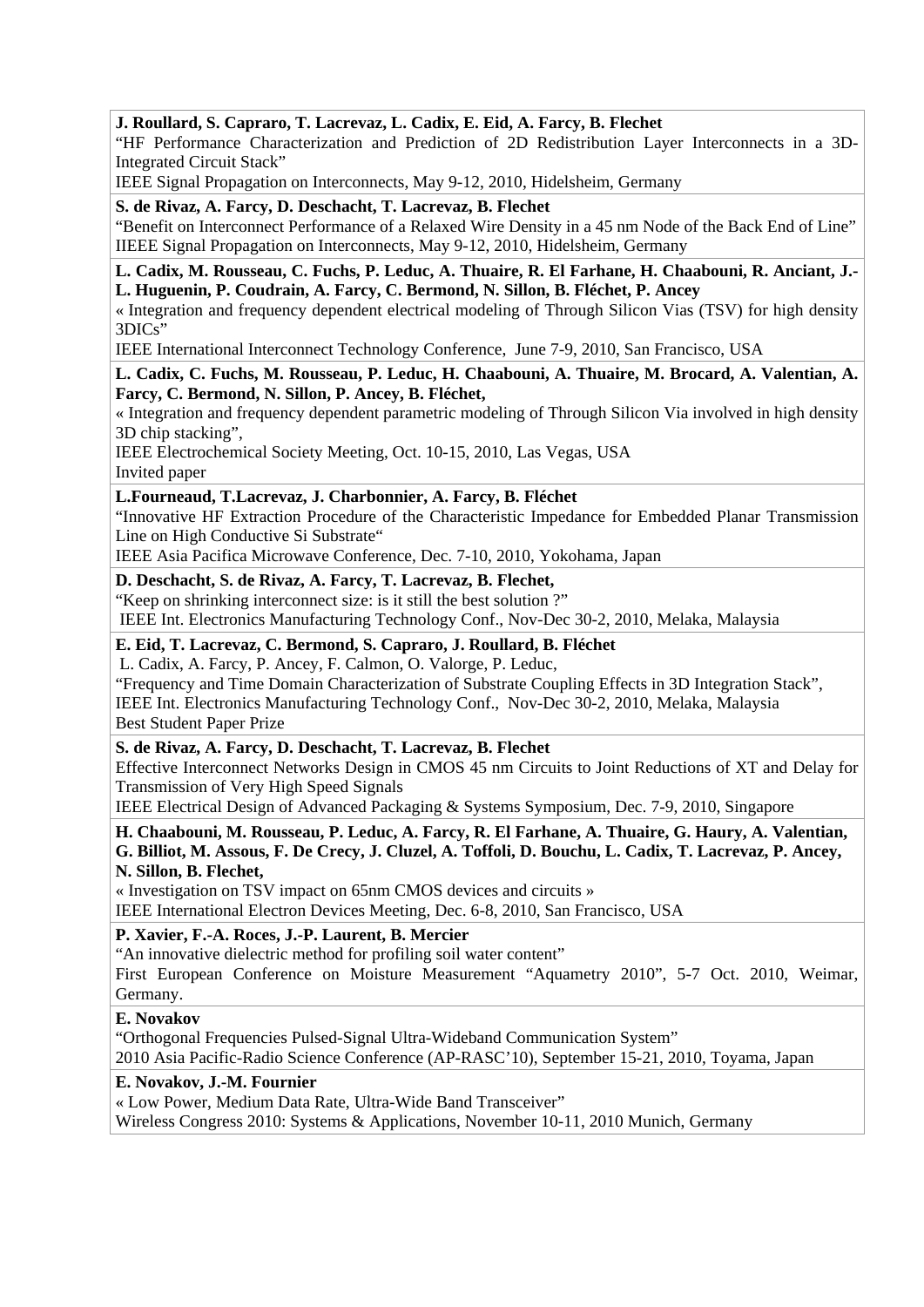# **A. Serrano, T.-P. Vuong, F. S. Correra, and P. Ferrari,**

"A Tunable Bandpass Patch Filter with Varactors"

Proc. IEEE International Microwave Theory and Techniques Symposium, MTT-S 2010, Anaheim, USA, May 23-28, 2010.

## **H. Issa, J-M. Duchamp, S. Abou-Chahine, and P. Ferrari**

"Miniature DBR with Series Capacitive Loading"

Mediterranean Microwave Conference, MMS'2010, Guzelyurt, Cyprus, Aug. 25-27, 2010.

## **F. Burdin, E. Pistono, and P. Ferrari**

"Tunable compact filters based on stub-loaded parallel-coupled resonators", Mediterranean Microwave Conference, MMS'2010, Guzelyurt, Cyprus, Aug. 25-27, 2010.

# **A.-L. Franc, A. Larabat, E. Pistono, and P. Ferrari**

"Slow-Wave Coplanar Waveguides in a Printed Circuit Technology" Mediterranean Microwave Conference, MMS'2010, Guzelyurt, Cyprus, Aug. 25-27, 2010.

## **A.-L. Franc, E. Pistono, and P. Ferrari**

"Design Guidelines for High Performance Slow-Wave Transmission Lines with Optimized Floating Shield Dimensions"

40th European Microwave Conference, EuMC'10, Paris, France, Sept. 28-30, 2010.

# **M. Garcia, E. Pistono, H. Maouche, and P. Ferrari**

"Compact filters based on stub-loaded parallel-coupled resonators"

40th European Microwave Conference, EuMC'10, Paris, France, Sept. 28-30, 2010.

# **H. Issa, J-M. Duchamp, S. Abou-Chahine, and P. Ferrar**i

"Quality factor improvement of miniature capacity loaded transmission lines" 40th European Microwave Conference, EuMC'10, Paris, France, Sept. 28-30, 2010.

A. Romanescu, P. Fonteneau, C.-A. Legrand, P. Ferrari, J.-D. Arnould, J.-R. Manouvrier, H. Beckrich-Ros "A Novel Physical Model for the SCR ESD protection device"

Proc. of the 32th EOS/ESD 2010 Symposium, Reno, USA, Oct. 3-8, 2010.

# A.-L. Franc, E. Pistono, N. Corrao, and P. Ferrari

"Compact High Rejection Notch and DBR Designed with Slow-Wave Transmission Lines"

Asia-Pacific Microwave Conference, APMC 2010, Yokohama, Japan, Dec. 7-10, 2010.

# **F. Burdin, E. Pistono, and P. Ferrari**

" Parallel-coupled Stub-loaded Resonators Compact Size Tunable Filter "

Asia-Pacific Microwave Conference, APMC 2010, Yokohama, Japan, Dec. 7-10, 2010.

## **G. Rehder, T. Vo, P. Ferrari**

"Development of a slow-wave MEMS phase shifters on CMOS technology for millimeter wave frequencies"

Micro&Nano Conference, Athens, Greece, Dec. 12-15, 2010.

## **H. Issa, D. Kaddour, P. Ferrari, E. Hourdakis, and A. G. Nassiopoulou**

"High Performance Transmission Lines on Porous Silicon in the Millimeter-Wave Range" Micro&Nano Conference, Athens, Greece, Dec. 12-15, 2010.

# **G. Bulla, A. Salles, and T.P. Vuong**

"PIFA Bandwidth Optimization Using Genetic Algorithm and Capacitive Feeding"

IEEE International Conference on Wireless Information Technology and Systems Digest, Honolulu, Hawai, 2010.

# **T.D. Nguyen, T.P Vuong, Y. Duroc, V. Y. Vu, "Optimization Of PIFA Antenna Using An Autoembedded Genetic Algorithm"**

ICCE 2010, Nha Trang, Vietnam, August 2010.

# **A. Ghiotto, T. P. Vuong, K. Wu**

"Chip and Antenna Impedance Measurement for the Design of Passive UHF RFID Tag", 40th European Microwave Conference, EuMC'10, Paris, France, Sept. 28-30, 2010.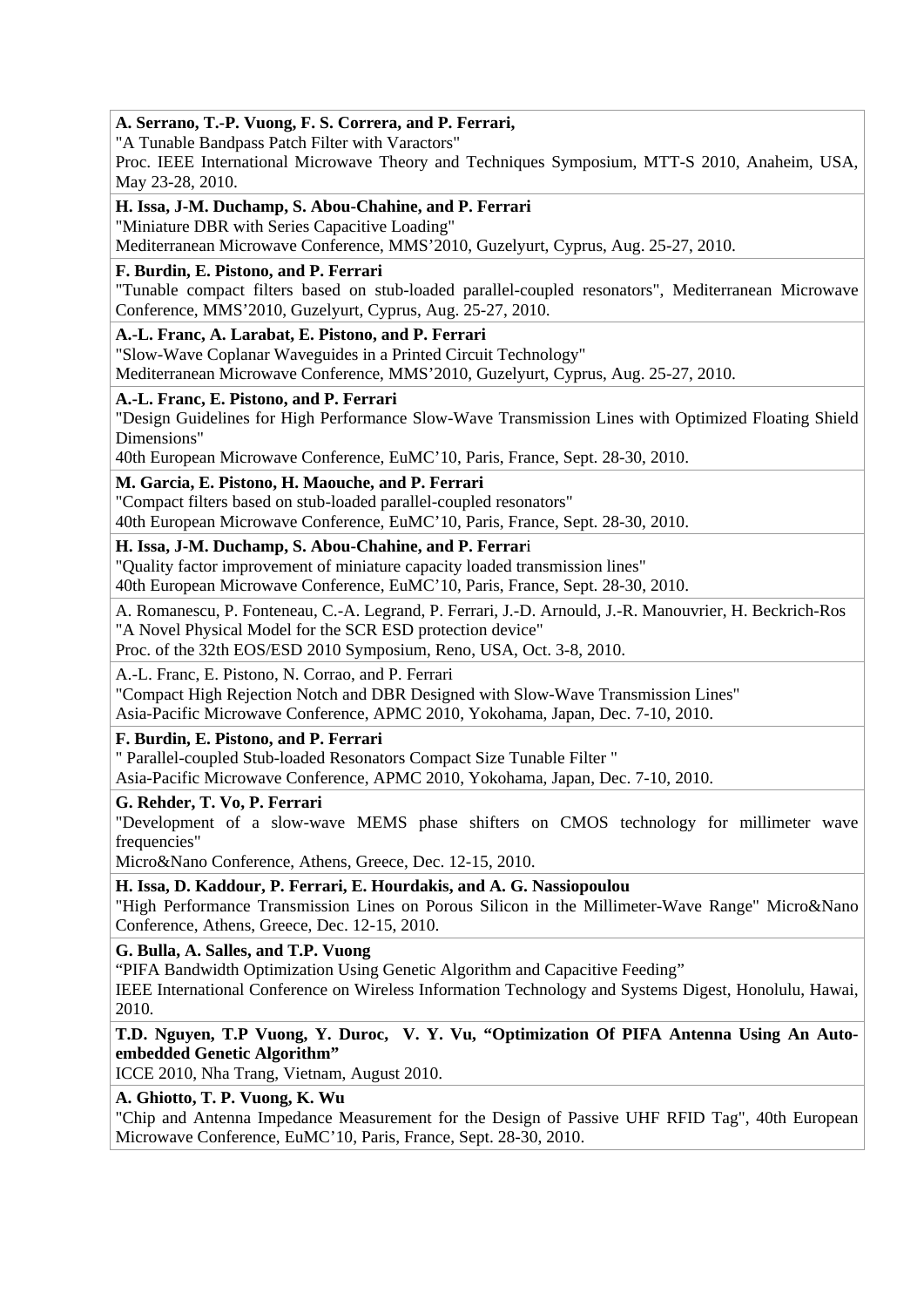# **A. Ghiotto, T. P. Vuong, K. Wu**

"Novel Design Strategy for Passive UHF RFID Tags"

14th IEEE International Symposium on Antenna Technology and Applied Electromagnetics [ANTEM], Ottawa, Canada, July 2010.

#### **T. Quémerais, L. Moquillon, J.-M. Fournier, P. Benech, N. Corrao**

"TFMS Microstrip line modelling and characterization up to 110 GHz on 45 nm node silicon technology: application for CAD,"

 IEEE 10th Topical Meeting on Silicon Monolithic Integrated Circuits in RF Systems, Jan. 2010, New Orleans, LA, USA.

#### **T. Quémerais, L. Moquillon, J.-M. Fournier, P. Benech, N. Corrao**

"Methodology of Design of Millimeter Wave Power Amplifiers complying with 125°C Electromigration Design Rules in advanced CMOS technology,"

IEEE 11th Wireless and Microwave Technology Conference, Apr. 2010, Melbourne Beach, FL, USA.

#### **T. Quémerais, L. Moquillon, V. Huard, J.-M. Fournier, P. Benech, N. Corrao**

"DC Hot Carrier Stress Effect on CMOS 65nm 60 GHz Power Amplifiers", IEEE RFIC Symp., Anaheim, USA, May 2010.

## **T. Quémerais, L. Moquillon, J.M. Fournier, Ph. Benech**

"A SPDT Switch in a Standard 45 nm CMOS Process for 94 GHz Applications"

Proc. of 40th European Microwave Conference, pp. 425-428, 26 Sept.-1 Oct. 2010, Paris.

# **M. Ould-Elhassen, M. Mabrouk, A. Ghazel, Ph. Benech**

Analytical study and simulation of distributed phase shifter 4th Microwave and Radar Week MRW-2010, 14-18 June 2010, Vilnius.

# **M. Ould-Elhassen, M. Mabrouk, A. Ghazel, Ph. Benech**

"Linear Phase Shifter Modeling and Simulation: Confirmation of Experimental Characterization" IEEE International Symposium on Phased Array Systems and Technology (ARRAY), 12-15 Oct. 2010, Waltham, MA.

## **J.M. Fournier, P. Benech, T. Quémerais**

« Intégration en technologies silicium d'amplificateurs de puissance pour les applications en bande millimétrique »

GDR Ondes 26-27/10/2010, INSA Rennes

## **C. Hoarau, J-D. Arnould, P. Xavier, J-M. Duchamp**

"Filtre ULB basé sur des structures périodiques sinusoïdales"

11ème Journées de Caractérisation Microondes et Matériaux JCMM'10, 31 March – 2nd April 2010, Brest, France.

## **P. Xavier. A.-M. Belli-Riz. J.-Y. Frau,**

« Caractérisation de l'atténuation radiofréquence de matériaux isolants naturels du bâtiment »

11èmes Journées de Caractérisation Microondes et Matériaux JCMM'10, 31 March – 2nd April 2010, Brest, France.

## **J. Roullard, S. Capraro, E. Eid, L. Cadix, T. Lacrevaz, C. Bermond, A. Farcy, B. Fléchet**

« Influence des substrats de silicium sur les performances des inductances planaires 2D lors d'une intégration 3D »,

11e Journées Caractérisation Microondes et Matériaux, 31 mars - 2 avril 2010, Brest

## **E. Eid, T. Lacrevaz, C. Bermond, S. de Rivaz, S. Capraro, J. Roullard, B. Fléchet, F. Calmon, C. Gontrand, A. Farcy, P. Ancey**

« Effets de couplage RF par les substrats de silicium dans les empilements de circuits intégrés 3D », 11e Journées Caractérisation Microondes et Matériaux, 31 mars - 2 avril 2010, Brest

## **T. Bertaud, E. Defay, C. Bermond, T. Lacrevaz, J. Abergel, B. Salem, B. Fléchet,**

« Caractérisation microondes et in-situ du Nitrure d'Aluminium (AlN) en configuration Métal/Isolant/Métal »

11e Journées Caractérisation Microondes et Matériaux, 31 mars - 2 avril 2010, Brest